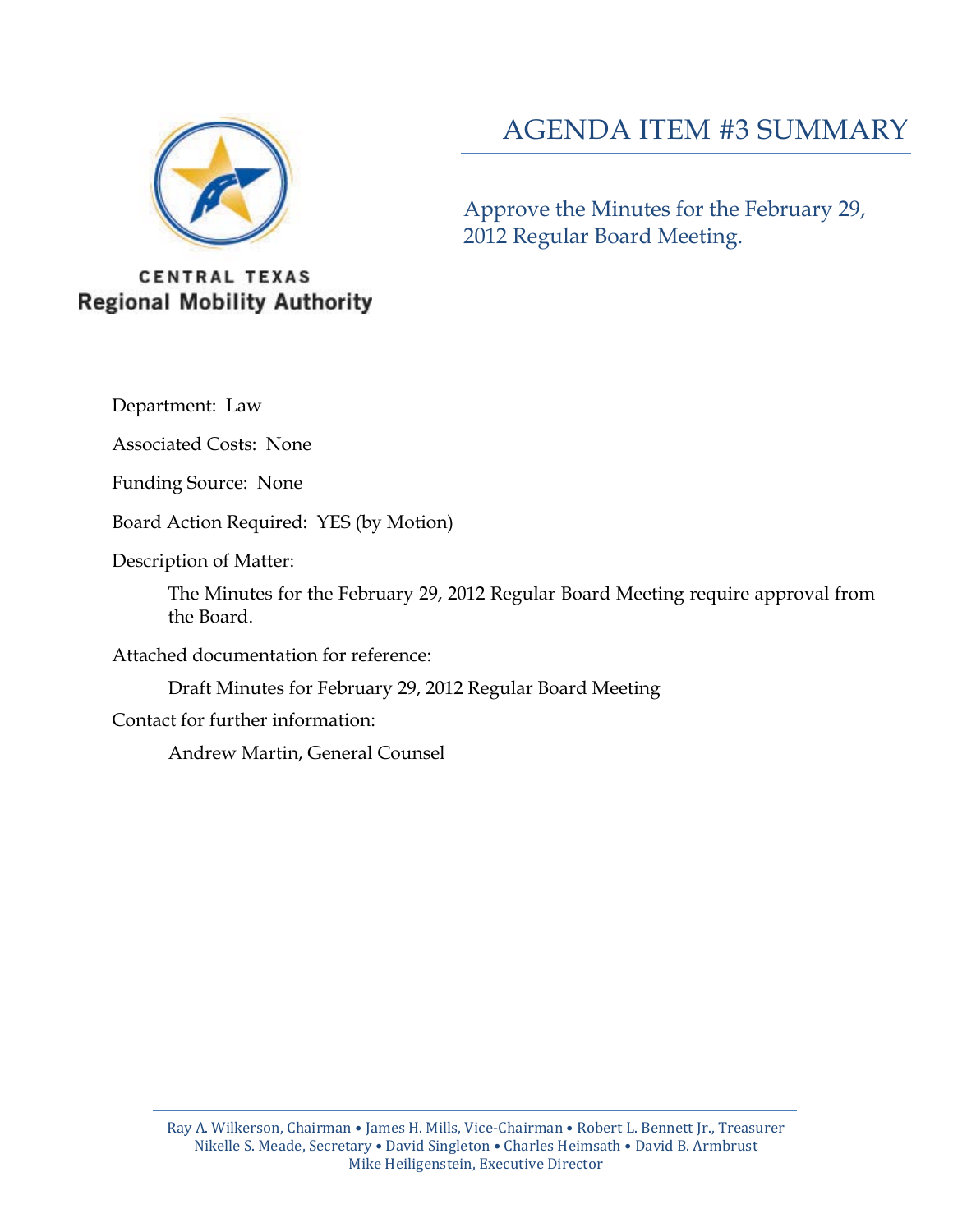#### **MINUTES FOR General Meeting of the Board of Directors of the CENTRAL TEXAS REGIONAL MOBILITY AUTHORITY**

# **Wednesday, February 29, 2012 9:30 A.M.**

The meeting was held at 301 Congress Avenue, Suite 360, Austin, Texas 78701. Notice of the meeting was posted February 24, 2012 at the County Courthouses of Williamson and Travis County, with the Secretary of State, on the CTRMA website, and on the bulletin board in the lobby of CTRMA's offices at Suite 650, 301 Congress Avenue, Austin, Texas.

# **1. Recognition of Travis County Judge Samuel T. Biscoe for the purpose of Judge Biscoe's administration of the oath of office to David B. Armbrust.**

Judge Biscoe administered the oath of office to the Mobility Authority's newest Board Member, Mr. David Armbrust.

#### **2. Welcome and Opening Remarks by Chairman Ray Wilkerson.**

Chairman Ray Wilkerson called the meeting to order at 9:30 a.m. and called the roll. Directors present at the time the meeting was called to order were Vice Chairman Jim Mills, Mr. David Singleton, Mr. Charles Heimsath, and Ms. Nikelle Meade. Mr. Bob Bennett joined the dais at 9:35 a.m.

#### **3. Open Comment Period.**

No public comments were offered.

#### **4. Election of Officers.**

Chairman Wilkerson proposed that the Board elect Mr. Jim Mills as Vice Chairman, Mr. Bob Bennett as Treasurer, and Ms. Nikelle Meade as Secretary.

Mr. Jim Mills moved for approval, and Mr. Bob Bennett seconded the motion. The motion carried unanimously 7-0, and the resolution was approved as drafted.

#### **5. Approval of Minutes of January 25, 2012 Regular Board Meeting.**

Chairman Ray Wilkerson presented the minutes from the January 25, 2012 Board Meeting for review by the Board. Mr. David Singleton moved for approval, and Mr. Bob Bennett seconded the motion. The motion carried unanimously 7-0, and the minutes were approved as drafted.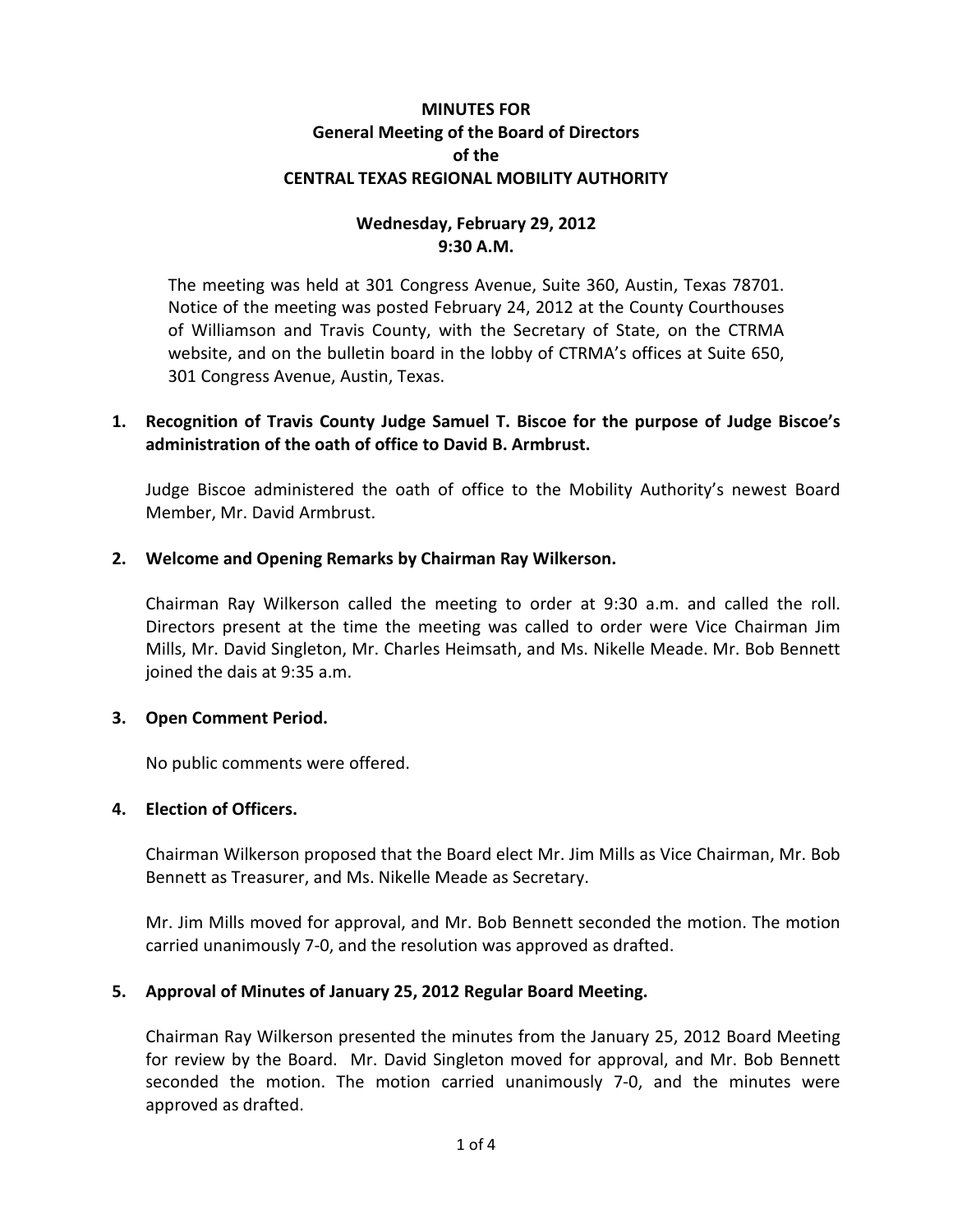#### **6. Authorizing procurement for information technology consulting services.**

Mr. Steve Pustelnyk presented this item. The information technology consulting contract will expire in June, 2012. Staff recommends approval to advertise a request for proposals for information technology consulting services.

Ms. Nikelle Meade moved for approval, and Mr. Charles Heimsath seconded the motion. The motion carried unanimously 7-0, and the resolution was approved as drafted.

# **7. Authorizing procurements for an environmental consultant and a design consultant for the MoPac South Express Lanes Project.**

Mr. Wes Burford presented this item. The Central Texas Region was allocated \$31,280,000 in Proposition 12 Funds for preliminary engineering, feasibility studies, and right of way acquisition in order to significantly reduce congestion on the most congested corridors in Texas. The MoPac corridor was identified as one of those corridors. The Mobility Authority was successful in its coordination with the Texas Transportation Institute and the Texas Department of Transportation, and \$16,500,000 of those Proposition 12 Funds were allocated to the MoPac South Express Lanes project. Staff recommended approval to procure consulting services for environmental and design work for the MoPac South Express Lanes Project.

Mr. Jim Mills moved for approval, and Mr. Charles Heimsath seconded the motion. The motion carried unanimously 7-0, and the resolution was approved as drafted.

# **8. Authorizing procurement for an environmental consultant for the 183 North Express Lanes Project.**

Mr. Wes Burford presented this item. The Capital Area Metropolitan Planning Organization ("CAMPO") Transportation Policy Board recently selected thirty-five projects from throughout the CAMPO region to be funded with over \$62 million from the federal STP MM program. The US 183N Express Lanes project was included as one of the projects that would receive STP-MM Funds. The Mobility Authority was successful in its coordination with CAMPO, and \$7,200,000 of those STP-MM Funds were allocated to the US 183N Express Lanes project. Staff recommended approval to procure consulting services for environmental work for the 183 North Express Lanes Project.

Mr. Bob Bennett moved for approval, and Ms. Nikelle Meade seconded the motion. The motion carried unanimously 7-0, and the resolution was approved as drafted.

# **9. Approving a codification of all previously-adopted resolutions that establish the rules, regulations, and policies of the Mobility Authority.**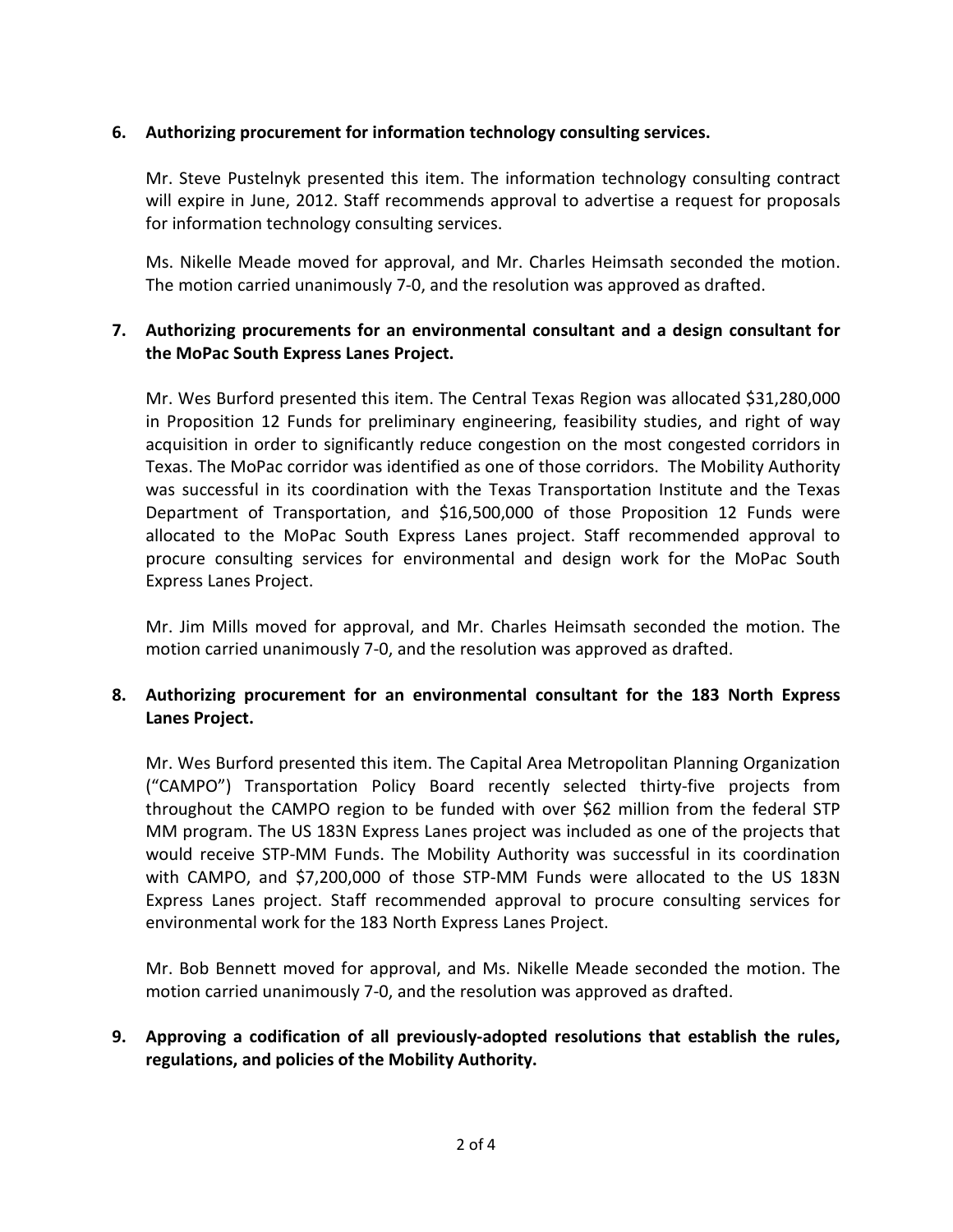Mr. Andy Martin presented this item. Staff recommended approval to adopt a single Mobility Authority policy code to substitute for the forty-four resolutions that have been passed since 2003. The resolutions adopted various policies that the Mobility Authority operates under.

Mr. Bob Bennett moved for approval, and Ms. Nikelle Meade seconded the motion. The motion carried unanimously 7-0, and the resolution was approved as drafted.

#### **10. Accepting the monthly financial report for January, 2012.**

Mr. Bill Chapman presented this item. February has been the best month for the Mobility Authority. Transactions are measured by average weekday transactions, and there are 5,000 more average weekday transactions in February, 2012 than there were in February, 2011. Revenue is also up due to Municipal Services Bureau collecting more efficiently.

Mr. David Singleton moved for approval, and Mr. Bob Bennett seconded the motion. The motion carried unanimously 7-0, and the resolution was approved as drafted.

#### **Briefing and discussion on the following:**

#### **11. Executive Director's report.**

Mr. Mike Heiligenstein presented this item. The Transit Working Group met last February 24, 2012 with Mr. Heiligenstein presenting information on the MoPac Improvement Project and receiving several good questions were received. Staff will collect all questions for review. The Transit Working Group presentation was distributed to the Board. Meetings will continue to take place for the funding 42.

# **Executive Session Pursuant to Government Code, Chapter 551**

Chairman Wilkerson announced in open session at 10:03 a.m. that the Board would recess the open meeting and reconvene in Executive Session to deliberate the following items:

- **12. Discussion of the acquisition of one or more parcels or interests in real property needed for the Manor Expressway Project and related legal issues, pursuant to §551.072 (Deliberation Regarding Real Property; Closed Meeting) and by §551.071 (Consultation with Attorney).**
- **13. Discussion of legal issues related to claims by or against the Authority, pending or contemplated litigation and any related settlement offers, or other matters as authorized by §551.071 (Consultation With Attorney).**
- **14. Discussion of legal issues relating to procurement and financing of CTRMA transportation projects, as authorized by §551.071 (Consultation with Attorney).**